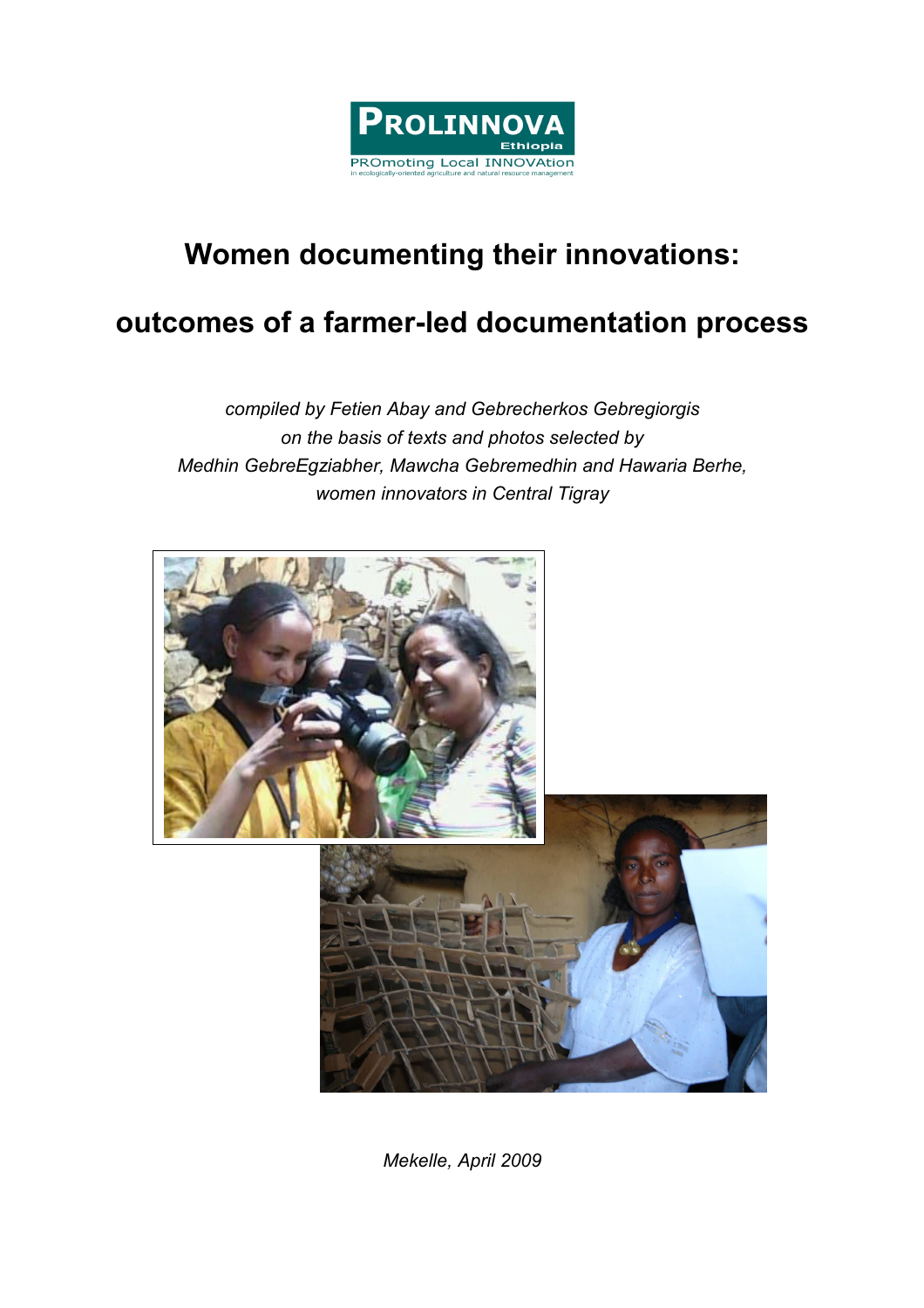# Introduction by the Farmer-Led Documentation facilitation team<sup>1</sup>

The pilot Farmer-Led Documentation (FLD) process in Tigray Region was done in three communities, focusing on three women. Two of them are in a Participatory Innovation Development (PID) group supported by the Tigray sub-platform of PROLINNOVA–Ethiopia, whereas the third woman is a locally well-known innovator who is not part of this group. The first two women were selected by the PID group during the course of discussion about FLD. The third woman was selected by the FLD facilitation team The innovations and experiences of the three women were documented – partly by local people, partly by the FLD facilitation team – in the way the women wanted them to be documented, to be shared with other members of their community and beyond. The documentation was guided by the women themselves. This booklet presents the outcomes of this FLD process, which took place in late 2008 and early 2009.

## W/ro Medhin's innovations and experiences

W/ro (Mrs) Medhin GebreEgziabher lives in Maysie village in Tahtay Maychew District. She is a widow and head of the family. Most of her landholding (1 ha) is around her home, where she plants fruits and vegetables primarily for sale. When the FLD facilitation team asked W/ro Medhin to share her experiences and innovations, she started with her horticultural crops.

"I started planting the small vegetables like onions and tomatoes and others with a man from my village. And then I, only by my own effort, expanded it. I planted the trees of fruits like orange, lemon and others that are demanded by the community."

"It is long since my husband died. He died in 1991 and left us with very little and fragmented land. It was a big challenge for me to lead the family, but I am now in a good condition. By working hard with my children, our way of life has been changing. Because the family income increased from the sale of the fruits, vegetables and also honey, my children are now attending school. Most of the farming activities are now done by daily wage labourers, since my children are in school."

Near her place is a small water dam That she and over 30 other households use for irrigating their gardens. It was constructed by local people mobilised by the Village Administration. In



Figure 1: Medhin managing her fruit trees and grass species showing her efforts to gain multiple benefits from various trees and grasses (photos by Mulugeta Kiros)

addition, Medhin has her own shallow hand-dug well, which she uses as a reserve in case the communal one has less water and when it is not her turn to use the dam. She also has a motor that she uses to pump water from the well. "Whether there is water in the dam or not, that's not my bother, because I use my hand-dug well using the water-pumping motor."

 $\overline{a}$ 

<sup>&</sup>lt;sup>1</sup> Fetien Abay, Gebrecherkos Gebregiorgis and Lemlem Hailemichael, assisted by Mulugeta Kiros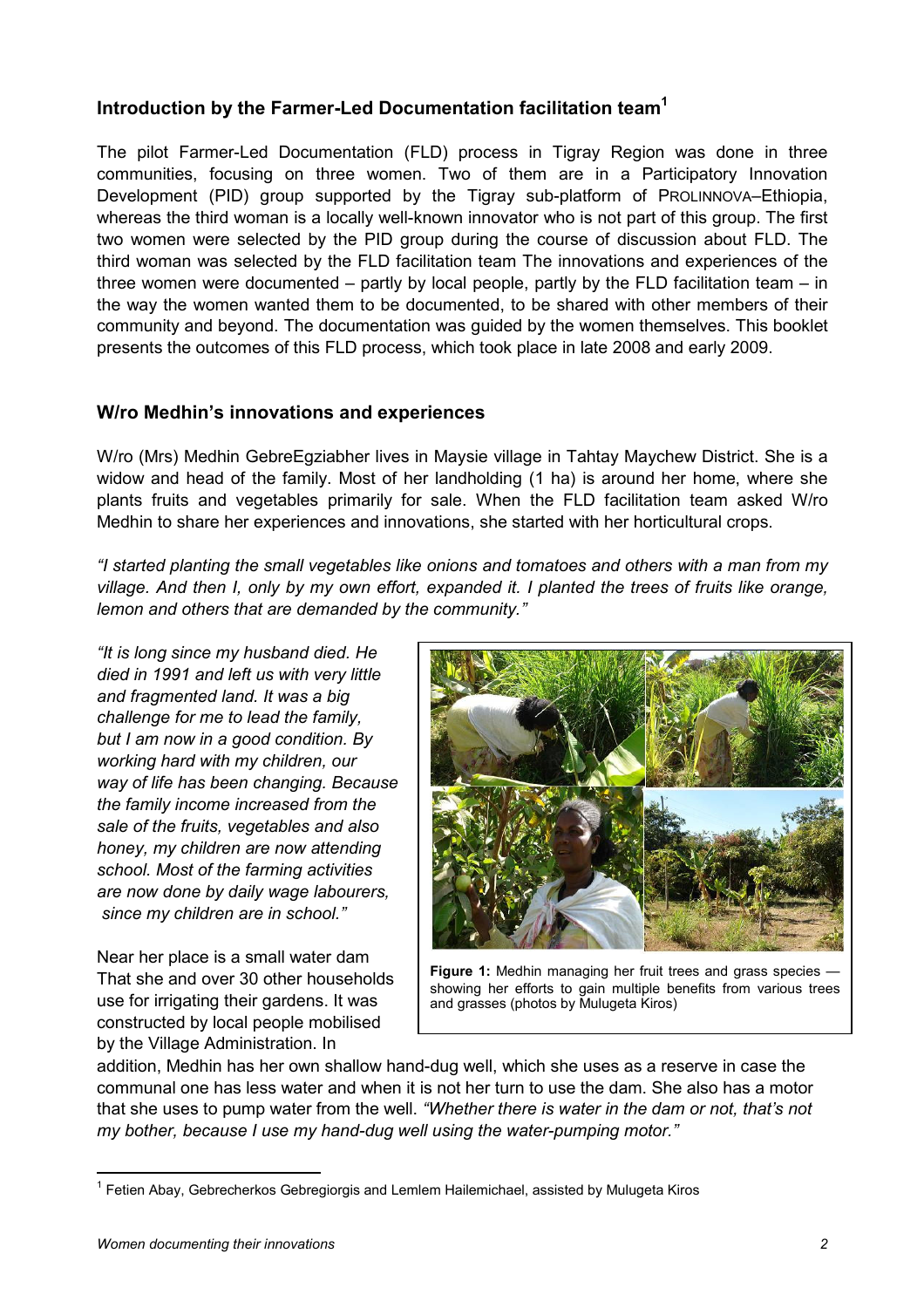"We, the local people here and I, were in a resettlement area [locally called Sefera] and developed new ways of rehabilitating eroded gullies. This eroded gully has been rehabilitated by me, and I am proud of this work because the gully was expanding and destroying the cultivable land."

"My recognised efforts have given me the chance for other environmental rehabilitating activities in my village and Tahtay Maychew District. The District Bureau of Agriculture is a constant customer of my elephant grass [locally called Saeri Harmaz] from my backyard plantation. It is for distribution and planting to protect the gullies. However, when I and my son worked hard to address our poverty, my son had an accident. It was in October 2004, while my son was cutting a tree, his hand was broken. As a consequence, I faced problems in speeding up my developmental activities. I was depressed by my son's accident, and it was a big problem for the household. But, later on, I and he accepted to continue working, though his right hand been paralysed."

### W/ro Mawcha's innovations and experiences

W/ro Mawcha Gebremedhin lives in Bethans village in Adwa District. She is head of her household, and is a well-known hard-working woman recognised by the community and the Village Administration as a local innovator.

"My progress started because of the support provided by the local administrators. It was me who first started to plough and I was benefiting at least my village. The farmers then organised themselves and became members of the extension group. Most of the beneficiaries are females and that is also important to empower themselves at least economically. Now, their livelihood is improving and their rights are also respected."

"In 1984, my husband was taken to a resettlement area in the south-western part of Ethiopia – Wellega. I had no quarantee that the previous regime  $-$  the Derg [the government at that time]  $$ would not take me, too. Hence, I left the place, fearing the Derg soldiers and migrated to a nearby place, taking my livestock with me. However, I returned back to my place when the [liberation] fighters took power, but my husband did not do so. However, after my return, it was a hard time for me and my family, because it was a time of famine in Tigray."

It was during this time that she tried to break the established value of the society related to gender roles. In a patriarchal society, women are engaged only in domestic and reproductive activities. But Mawcha defied this and engaged in productive activities. She ploughed her land by herself, using a pair of oxen. This was a radical change in the society.

"I was head of the household. There was no-one in the house who could do the farming activities. I begged many male relatives to till my farm. But no-one volunteered to help me. Hence, the problem forced me to plough my farmland by myself. It was an odd practice for this society. The people came to me and tried to stop me. They considered it a taboo for women to do this kind of work. But I told them that I had no choice. According to our values, also sowing should be done by males; after ploughing, I requested some male relatives to sow the crops. Most of them were not willing; a few of them were ready to do it when the time for sowing was already over. It is at this time that I did it by myself, and things started to move in the way I wanted them to be. Then, I got a very good yield from the crop I planted, which changed my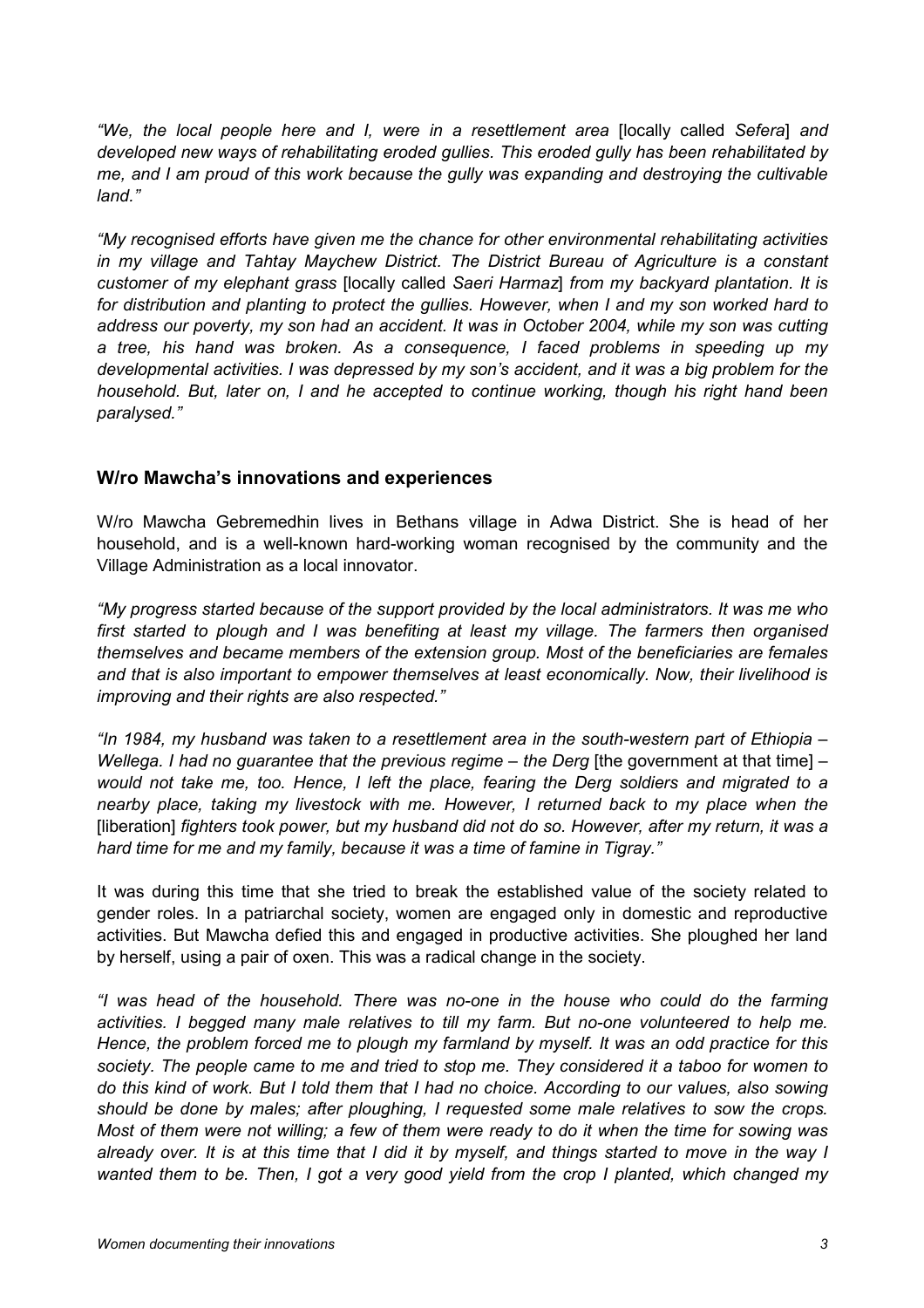position and status. People came to me and asked me to lend them some seed. I generously extended my hand. They did not repay me in crops. But instead, they requested me to farm their plots of land on a share-cropping basis. I worked on three household farms of both male and female farmers for share-cropping. However, many people were jealous. They felt it would have a damaging effect on their morale and warned me not to tell others about such an arrangement."

"Although I started it, nowadays many women are following me. They are doing their farming activities by themselves. During the war with the Eritrean government, men went for national military service and women started tilling their farmland by themselves. The women also become beneficiaries of the different extension packages introduced by the [Ethiopian] government."

"My agricultural activities have been expanding. I was able to save money. I used to put the money in my home. But the money (3000 Birr) was stolen from my home. I did not put it in the bank because I was not aware about the importance of banks and had doubts as to whether it is possible to withdraw the money again from the bank. However, later I came to realise that putting money in the bank is better. Now, I started to save my money in the bank."

"Other problems I faced were destruction of my assets by evil-wishers and the problem of health. I was invited to Axum for a farmers' festival, where I was recognised as an outstanding innovator woman and got rewards. But, when I came back home, things were changed and my 38 sheep died. I was sick and bedridden for about five years. But later, because of the help from Mekelle University, particularly Dr Fetien, my health came to a good condition. Then, I re-started my farming activities and regained my previous status."

The first thing she wanted documented was the current challenge she is facing, especially in preserving the many tall indigenous trees she had planted around her home to protect the land from erosion.

"I planted trees in my surroundings and made the trees grow well. However, the trees are now too many and started to compete for water and other resources. The incapable ones are getting dry. To make a balance with the resources, I have cut some of the trees and sold them."

"Despite the supportive government policy, there is a local problem about my rights to use the land. During land distribution, the land I am now using, after having regenerated it, had not been regarded as arable and therefore had not been registered as land for the household. The government declared that: 'If individuals reclaimed land and make it green, they can own it'. I kept the land for planting trees."

In Ethiopia, there is a traditional outdoors maize store called



Figure 2: Mawcha with her new indoor storage of maize (a) working and (b) praising God and her efforts in keeping safe (photos by her son Tesfay)

'gotera', which is a closed structure covered by a thatch-grass cone. Similarly W/ro Mawcha used to store her maize outside her house in a tree, as many other people do in her community.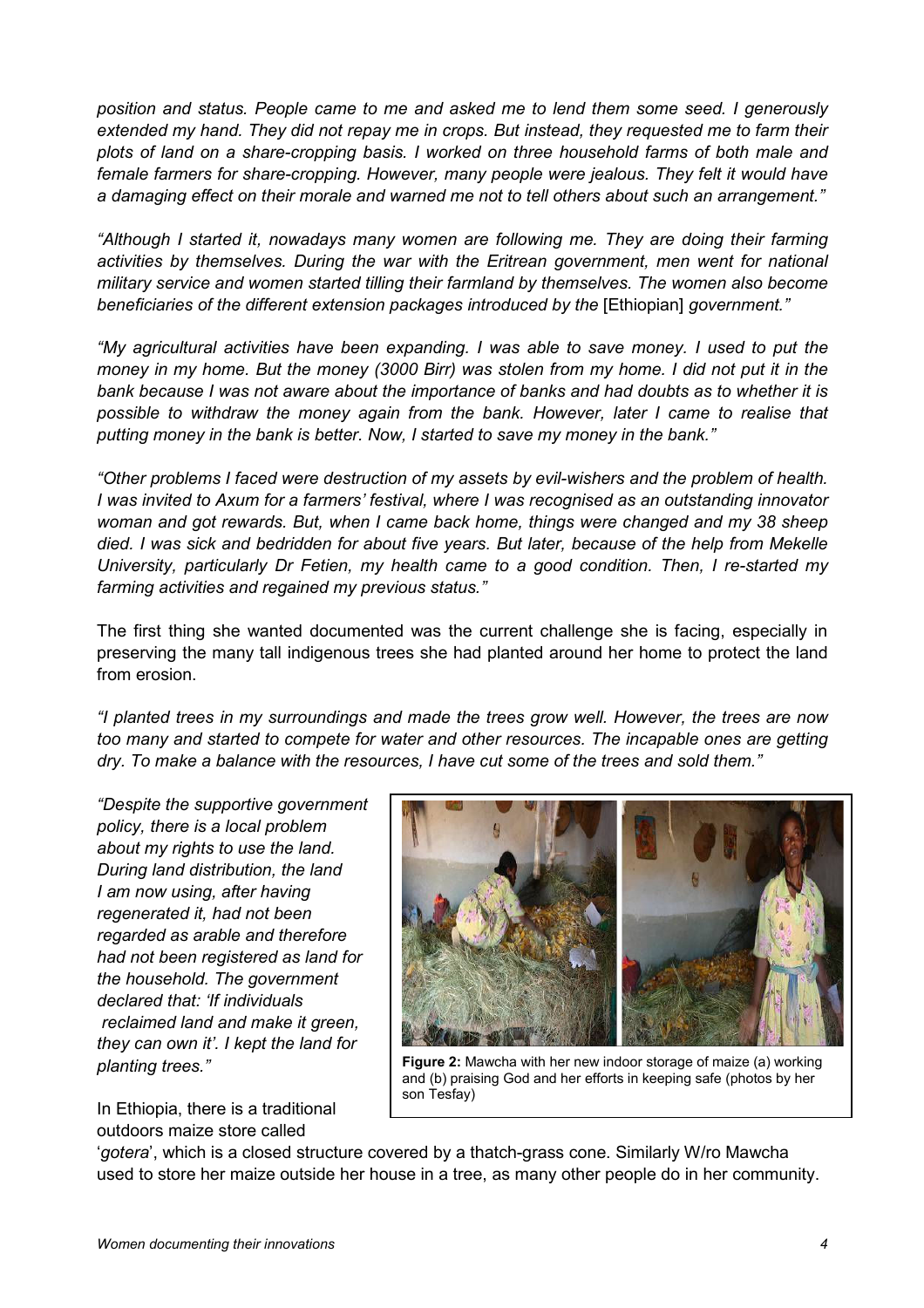But, one time, the maize was stolen. She then developed a new way of storing maize inside her house. It is an open maize store indoors, on wood laid on top of a wooden stand, in order to prevent dampness. She spread ashes underneath to protect the maize from termites.

She was proud of her innovation, and took the FLD facilitation team inside her home to show how she was storing her maize cobs.

### W/ro Hawaria's innovations and experiences

W/ro Hawaria Berhe is a woman innovator living in Maybrazio village in Tahtay Maychew District. She is married to Ato Weldu, who – like her – is an innovator farmer member of the PID group near Axum in Central Tigray. In most cases, in male-headed households, the wife is dominated and not known in the public sphere. But this is not the case with Hawaria. When the FLD facilitation team reached their home, she came out with her husband to welcome us. She explained their work: "Eight or nine years ago, this was a deep gully, and it was difficult to do farm here. At that time, we had no cultivable land; our land was the gully. As we had no chance to grow crops, it triggered us to rehabilitate the gully."

"I have an innovation of which I am proud, and I planned to show it to you and to get it documented. This [rodent control] was invented jointly with my husband to protect my fruits." It is a mixture of chopped materials from a plant locally called Botiom-Botiom and animal urine.

The second innovation she wanted us to document was a method to reduce the incidence of stem/leaf rust disease locally known as 'humedia'. When she observed her crops had been affected by humedia, she started to think about it and developed protective measures by soaking faba bean (Vica



Figure 3: Hawaria showing her anti-rodent medicine and local medicines kept in a traditional cupboard (latter photo by Hawaria)

faba) and got more yield as compared to the non-soaked variety. She trained over 50 farmers. One women trainee experimented with soaked and non-soaked bean in two adjacent fields with the same variety of faba bean. In one case, she soaked the seeds in warm water; in the other case, she did not soak the seeds. The former gave higher yield than the latter.

Then, Hawaria took the FLD facilitation team inside her house, saying:

"I have a good innovation there that needs to be photographed. You know, inside the bottles there is a veterinary medicine prepared from plants, mainly agave. I invented it. The farmers have accepted this insecticide rapidly and use it for their animals. My innovation is not worthless; it has a big impact on the local people. Today, if an ox dies, the farmer is losing 2000–3000 Birr<sup>2</sup>. So, by using my medicine, farmers can save such money. That's why they have accepted it

 $\overline{a}$ 

<sup>2</sup> 140–210 Euros